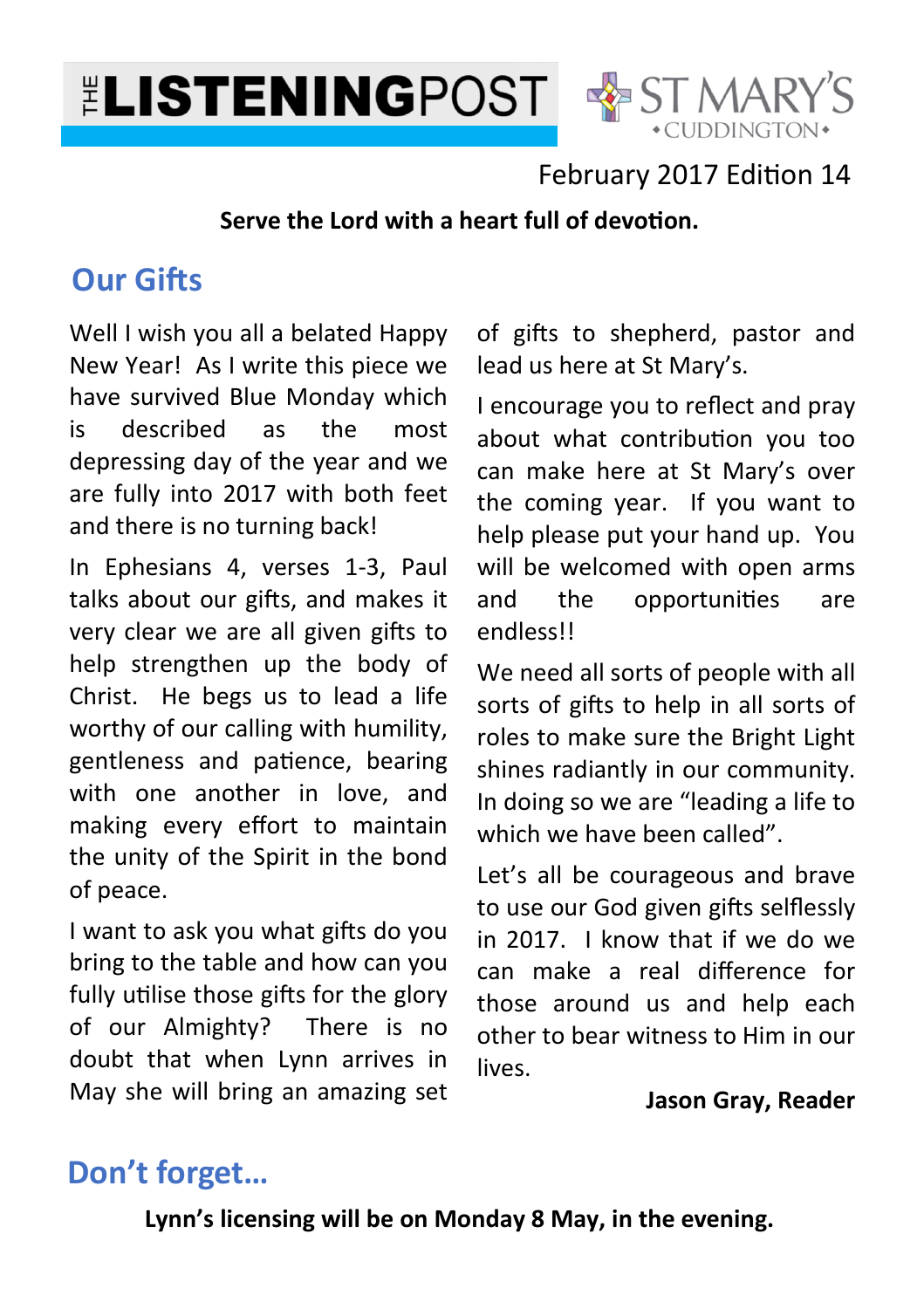### **Thank You**

Last February Edition 2 of The Listening Post was the first of the monthly newsletters. On this first anniversary I would like to thank everyone who has submitted ideas, comments, suggestions, articles and photographs. Without you it would have quickly fizzled out. I hope you will continue to support TLP in the same way. And a special thanks from me to Rod who does the layout and has developed our house style.

To continue TLP we need more articles and photographs so please don't hold back. You can speak to me after the 9.30 service, text me on 07778

127670 or email me at thelisteningpost@cuddingtonparish.org.uk. I look forward to hearing from you. **Linda Charlton (Editor)** 

## **Reflection from a newbie to the PCC**

When I was asked to consider putting myself up for election to the PCC my first reaction was one of nervous trepidation, but this led on to deep thought. Perhaps because of disability, and because it was many years since I had last attended formal committee meetings, I felt a little apprehensive and I doubted my ability to be of much practical or active use.

However, God calls us in many ways, often unexpectedly, and I am glad he gave me the chance and the strength to answer the call. I had often, perhaps from past experience, thought of committee meetings as dull, staid affairs. I was wrong and am now

honoured to serve in my small way, representing, hopefully to the best of my ability, both the congregation and the community outside the walls of the church building.

I dislike conflict but am more than happy to discuss and express differing views when they arise in a caring, compassionate and honest way. The way I believe God tells us to love one another.

So to anyone considering offering themselves for election to the PCC I say have faith, hope and conviction, knowing that you can and will make a difference and contribution to God's work here and outside in the wider world.

#### **Colin Hooper, PCC member**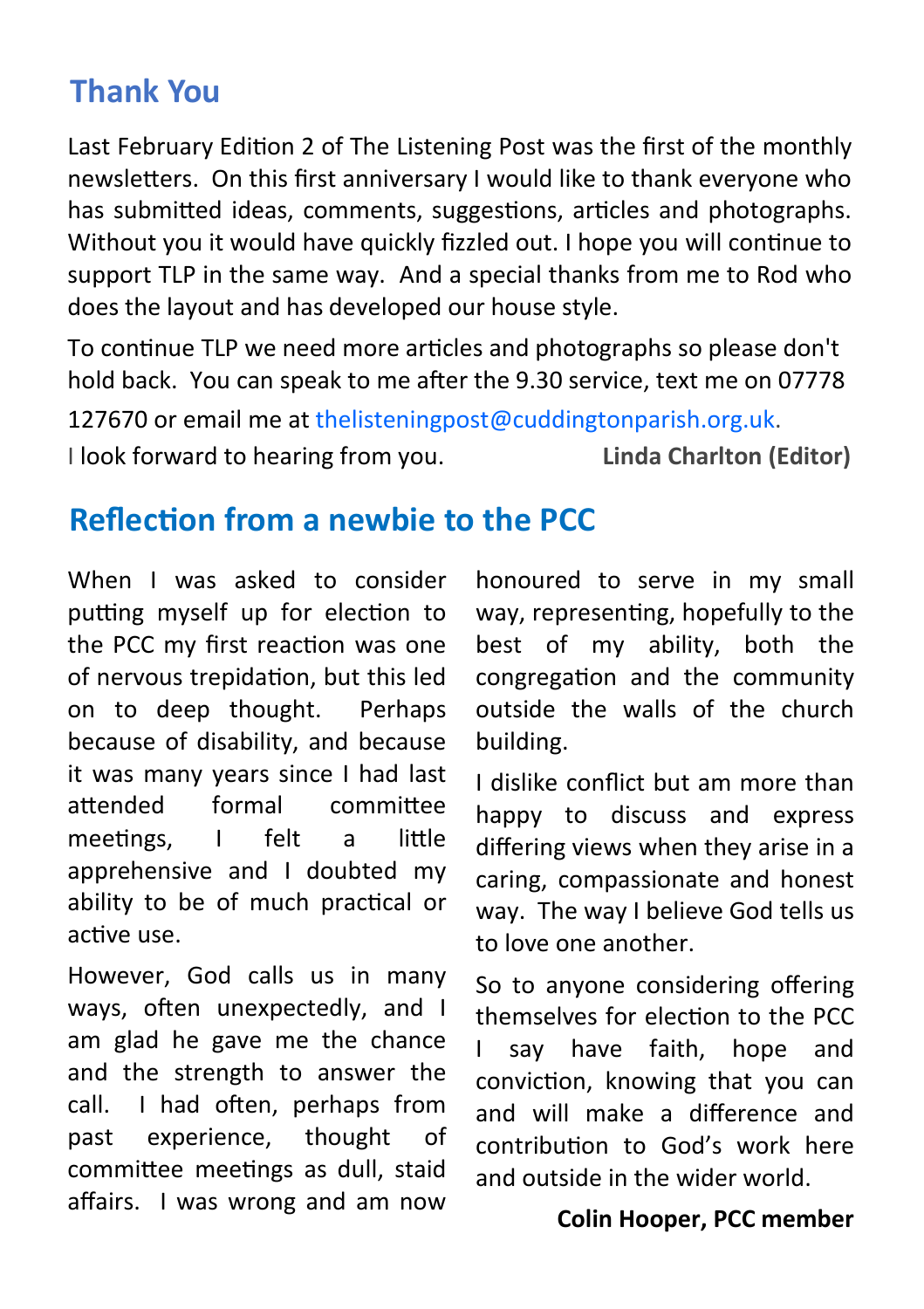# **St Mary's Church Kneelers**



In 1967, during the time of the Reverend John Atkins, a group of ladies headed by Barbara Butler thought that the church could be brightened up by having new kneelers. Mrs Jack Wysehall then designed many of the kneelers to mark particular events and people. the last one being Helen Bisset's installation as Reader.

Canvas was purchased and cut to the right size and the right coloured wools bought. Some of the designs were drawn on to the canvas, others were copied from square paper, so you had to count the squares on the canvas which took more time and skill to complete. Every Friday morning the small church hall was opened so that you could collect any wool you needed or to return your completed canvas and collect another to work on.

Another team made up the kneelers completing the whole process. You will see two initials

on each kneeler, one showing who designed it and another who did the actual stitching. It was not until 1974 that enough kneelers had been made to fill the church.

After nearly 50 years the foam filling in many had deteriorated, so recently a group of ladies has restored the kneelers with new foam. This has entailed taking apart the kneeler, emptying out the now foam dust, putting in a new foam centre and re-stitching together. This has enabled the church to keep the kneelers in good condition.

The designs were to represent life at St Mary's and in the parish. The lily design was to hang at the ends of the pews so that as you looked down the aisle they were all matching. If you look round the church you will see the many varied and beautiful kneelers we have. Let's look after them so they will last another 50 years.